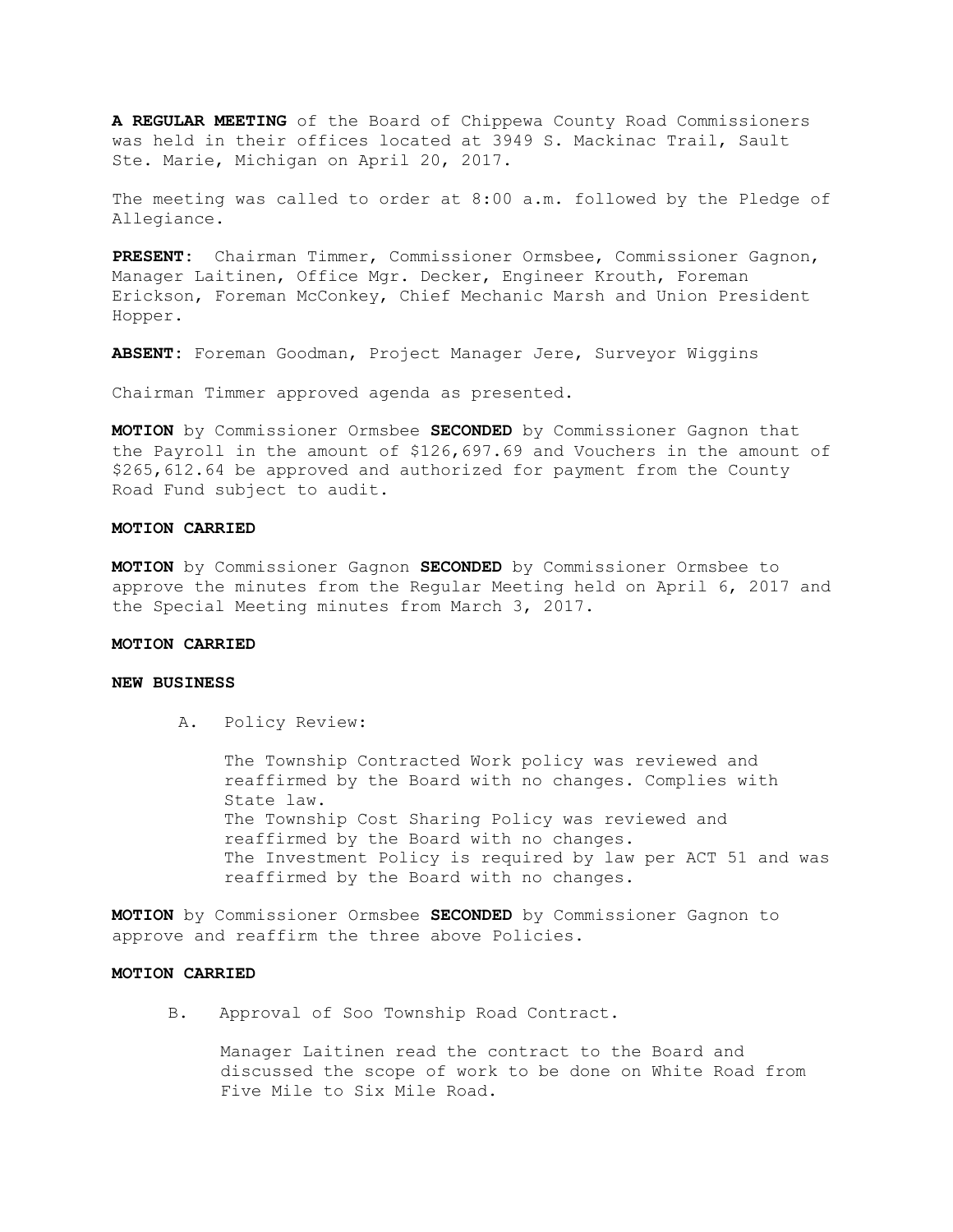**MOTION** by Commissioner Gagnon **SECONDED** by Commissioner Ormsbee to authorize the Soo Township Road Contract.

# **MOTION CARRIED**

C. Signature approval of 2016 ACT 51 Report.

**MOTION** by Commissioner Gagnon **SECONDED** by Commissioner Ormsbee to authorize Chairman Timmer and Office Manager Decker to sign the ACT 51 Report.

## **MOTION CARRIED**

#### **PUBLIC COMMENTS**

Mr. and Mrs. Kujawa from the North Country Trail Association were attendance to ask for direction on how to proceed with trail improvements along the Curly Lewis Hwy. Manager Laitinen said that they should seek out an Engineer for an estimate of costs and then to seek out funding. Discussion ensued.

Kinross Township Supervisor Moore asked if Forrest Lodge Road is on the list for improvements. Manager Laitinen answered yes it is. A meeting with Wendy Hoffman is pending.

# **STAFF REPORTS**

Foreman Erickson

- Gravel Road maintenance, some are still very wet.
- Guardrail repair.
- Screen Plant is set up in the Kinross Pit.
- General garage and equipment maintenance.

Chairman Timmer asked about the amount of frost left in the tubes. Manager Laitinen answered that all the frost has been out for a week or so.

Foreman McConkey

- Grading gravel roads when conditions permit.
- Guardrail work on Libby/20 Mile Road.
- Mechanic shop has been very busy.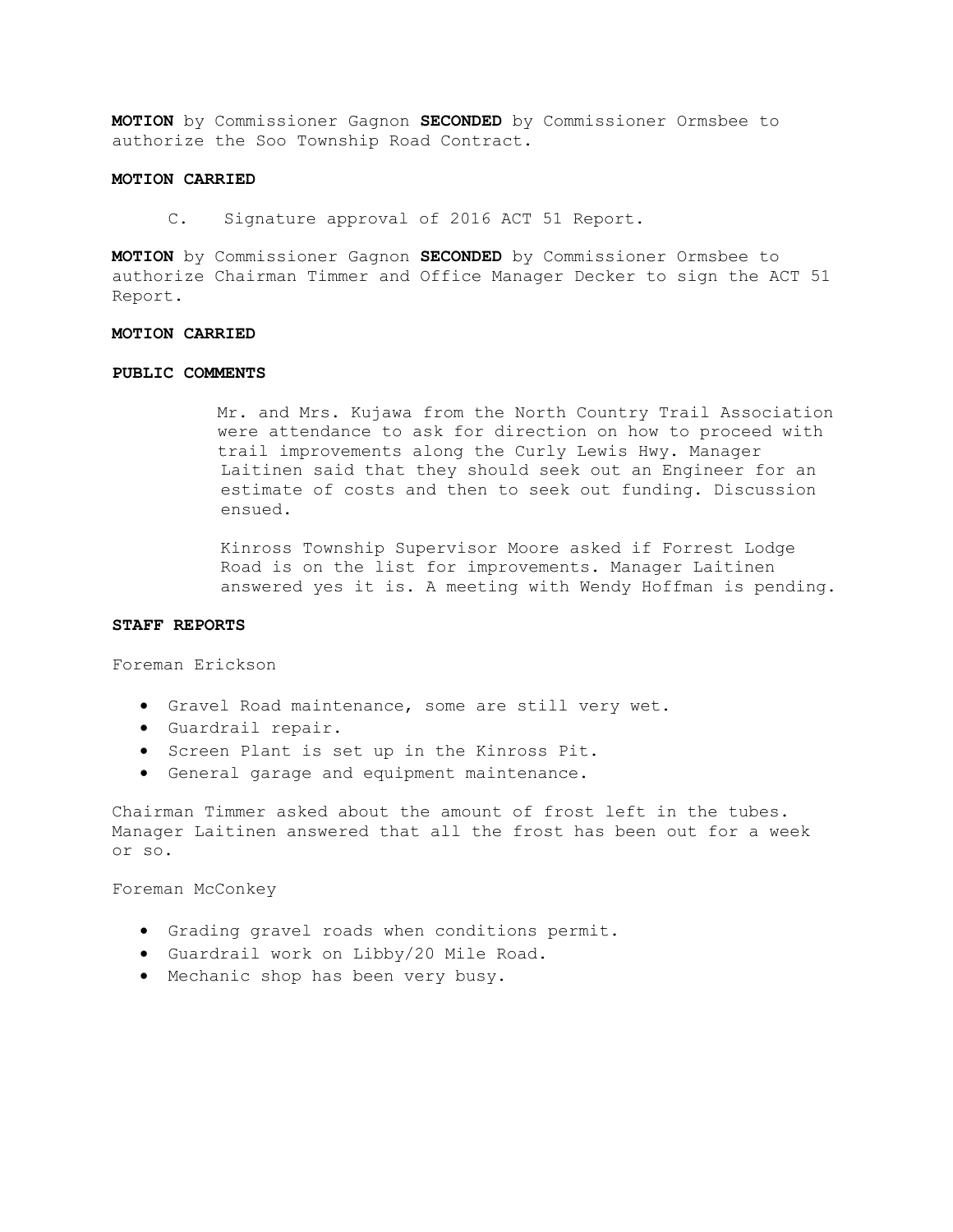# Office Manager Decker

- The Audit exit interview with Anderson Tackman will be on April  $21^{st}$  at  $10:00$  a.m.
- The first Empower fund transfer went fine. Several weeks ago we were informed that a surrender fee may be imposed by Security Benefits. The fees were charged but hit each individual account as opposed to a flat fee billed to the Road Commission. Steps are being taken to correct the situation.
- Working with Phil Wolf with Anderson Tackman on the 2016 audit.

# Engineer Krouth

- Attended Paser training in Gaylord.
- Went to the Construction kick-off meeting in Newberry.
- Received the book for the Riverside Dr. project. It will be going out to bid soon.
- AECOM will be coming today to access and plan final work to the Sugar Island Bridge. Stakeholders Meeting will be held in May. There will be both private and public kick-off's this summer.

Chief Mechanic Marsh

- Garage has been busy.
- Unexpected repairs being done on Winter equipment.
- Accessories were ordered for the new Pick Up Trucks .
- Working with Manager Laitinen on the new Excavator specifications.

Chairman Timmer asked about the Excavator bids. Manager Laitinen stated that he and Chief Mechanic Marsh have been gathering information and will be going to bid soon.

Commissioner Ormsbee asked about the status of the Pick Up trucks that were ordered. Manager Laitinen indicated that we should be taking delivery very soon.

Union President Hopper

• Mentioned the fees to the employees invested with Security Benefits.

# **OLD BUSINESS** None

**COUNTY COMMISSIONERS'COMMENTS** None

# **MANAGERS REPORT**

• Switched to four (4) ten hour days. The office will remain open all week.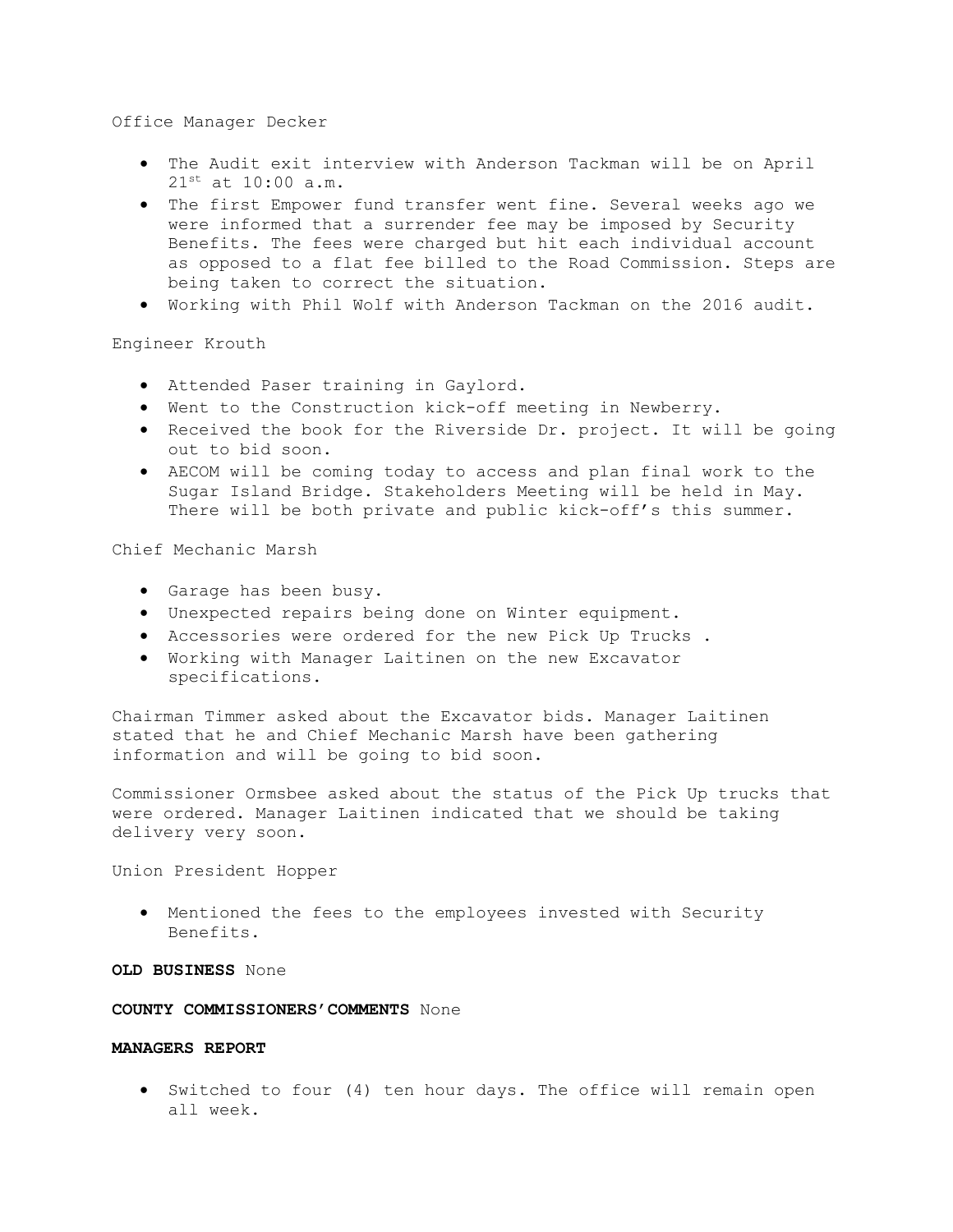- Attended the ASCE Meeting in Gaylord, and gave the Bridge Project Presentation to those in attendance. Very interesting meeting.
- MDOT is interested in rerouting Smart Rd. near the I-75 off ramp. They are considering the open lot next to the Best Western Hotel as a possible new outlet, a meeting with all parties will be upcoming.
- Recently attended the Wetland Bank Board meeting and the JATC meetings in Lansing. The Wetland Bank Boards initial request for funds to cover administrative cost was denied. The State Attorney General's office has ruled that Administrative services were not allowed out of those funds. Discussion ensued. At the JATC meeting stream crossing permits were discussed. Changes may be coming.
- Asked to give the Bridge Presentation and to lead a discussion on the Wetland Banking program at the Road Builders Meeting in June.
- Will be meeting with the Bay Mills Indian Community to discuss the Lakeshore Dr. Project. The BIA has pledged an additional \$411,000 from their safety fund. This brings the BIA's total contribution for the project to \$811,000.
- Was notified that Jim Harmon is stepping down as Chairman of the MDOT Negotiating Committee. Looking Statewide for a replacement.
- Would like to hire four College students for traffic control and various road and guardrail cleanup projects throughout the County. MDOT has agreed to cover about half of the cost.

### **PUBLIC COMMENTS**

Office Manager Decker informed the Board that last year he had applied for an oil burning permit through the State of Michigan. After about three months we received a notice of conditions to follow. The State requires detailed monthly reporting on what came in, what went out, where it (the oil) came from and additional reporting on the equipment used to burn the oil. He then contacted the State to rescind our request and was told that we now MUST have an oil burning permit.

Kinross Township Supervisor Moore mentioned that he will be placing an order for missing road name signs. He also reminded the Board that Short Cut road will be getting paved as soon as Payne and Dolan is up and running.

Union President Hopper asked if the water problems along Lakeshore Dr. will be addressed with next year's project? Manager Laitinen said that, yes, of course proper drainage is always addressed.

## **ROAD COMMISSIONERS COMMENTS**

Commissioner Ormsbee requested that the Building maintenance continue to be done. He also asked about removing absolute signage.